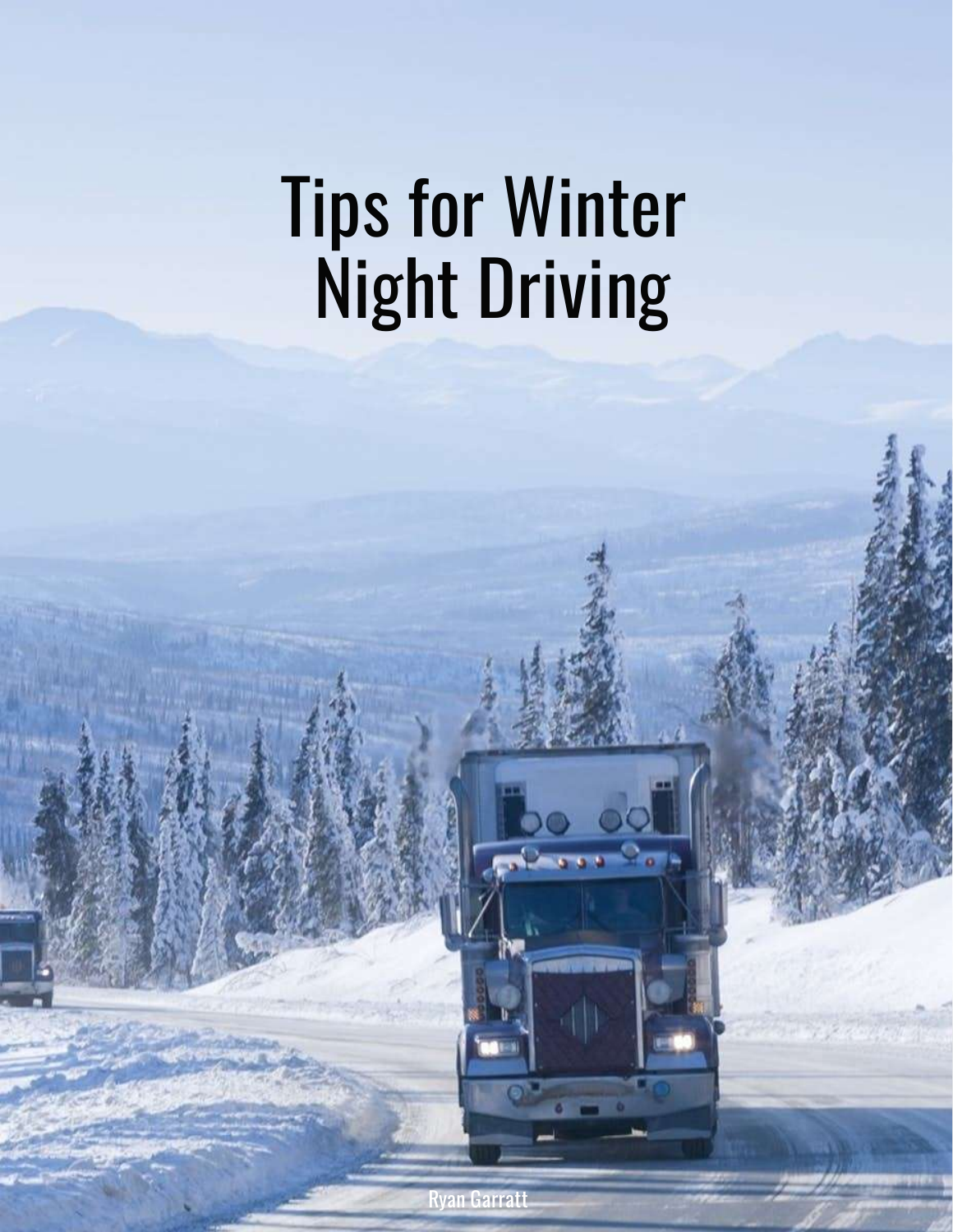# Tips for Winter Night Driving



Driving at night - during anytime of the year - brings with it a number of challenges and risks that do not exist during the day. That's especially true during the winter, when everyday drivers and pro haulers alike face unique issues that create difficult driving conditions even at the best of times.

For that reason, truckers may need to brush up on the best ways to handle their responsibilities behind the wheel during long, cold winter nights. Here are just a few tips:

#### 1) Keep yourself as visible as possible

It should go without saying that you need to make sure all your lights work at night, but in winter conditions that could include snow and ice, it's even more critical. When snow falls or piles up, you need to keep all lights clear, and the same is true of reflective surfaces. This likely requires more frequent stops, but it's vital to keeping yourself and fellow commuters safe.

## 2) Be aware of eye strain

Your eyes can get tire out more quickly at night as your headlights reflect off snow and ice, not to mention the light from oncoming traffic. If you feel your eyes getting strained, it may be a good idea to pull over for a while until you can re-acclimate.

#### 3) Give everyone plenty of space